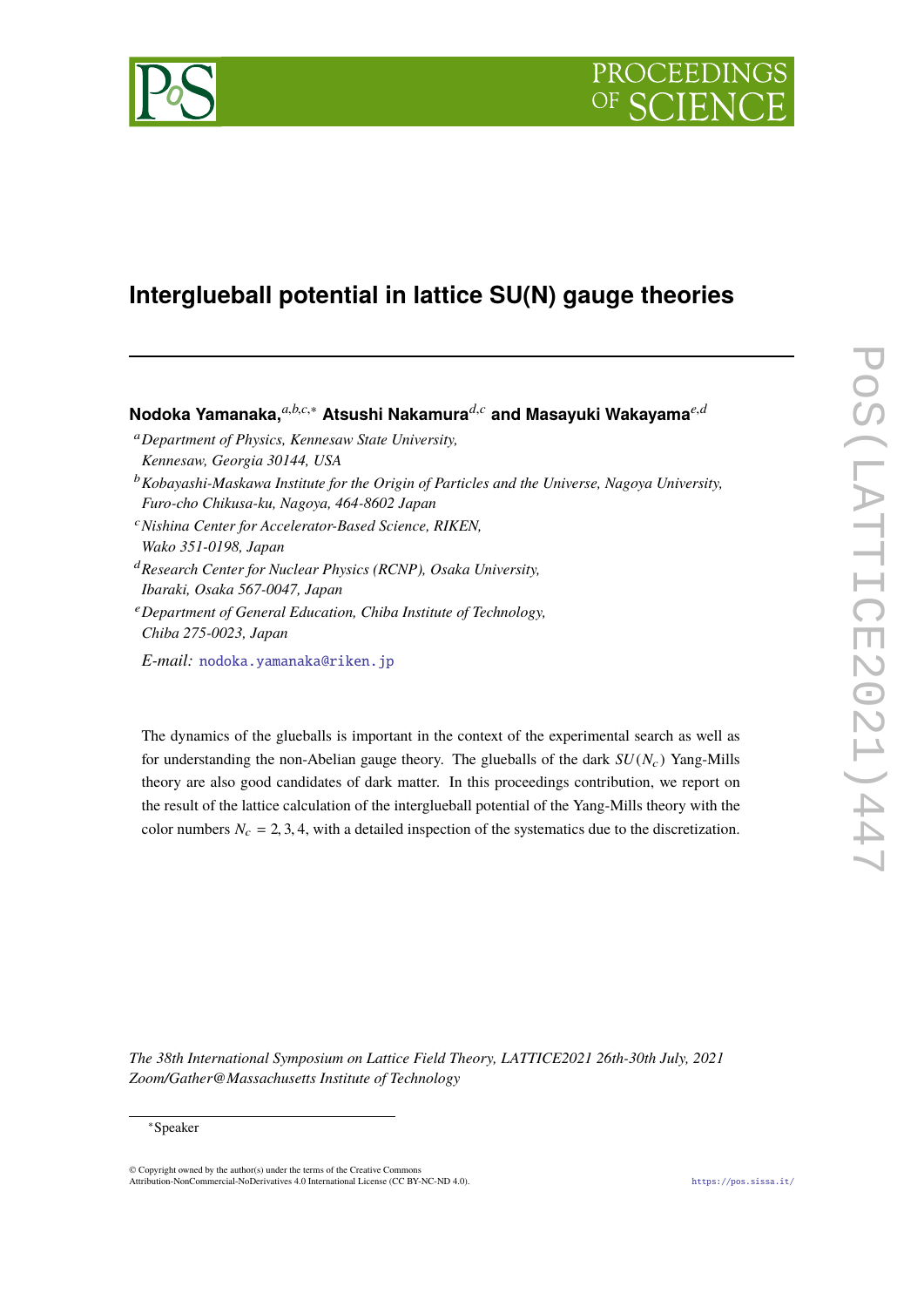#### **1. Introduction**

The  $0^{++}$  glueball is the lightest particle of the spectrum of the Yang-Mills theory (YMT) [\[1,](#page-5-0) [2\]](#page-5-1). In quantum chromodynamics (QCD), its existence is still not clear due to the mixing with quarks [\[3\]](#page-5-2), and the experimental search is currently actively performed, with several candidates such as the  $f_0(1710)$  meson [\[2,](#page-5-1) [4,](#page-5-3) [5\]](#page-5-4). The glueball of  $SU(N_c)$  YMT is also a good candidate of dark matter (DM) [\[6](#page-5-5)[–9\]](#page-5-6) which consistently explains many phenomena such as the galactic rotation curve.

In the context of the DM, the low energy scattering cross section among DM particles affects the structure of the scale smaller than the galaxy [\[10,](#page-5-7) [11\]](#page-5-8). It is therefore useful to calculate this physical quantity in a given model if one wants to explain the DM. The YMT is difficult to handle with perturbative methods, and lattice calculations are mandatory to extract low energy observables [\[12](#page-5-9)[–27\]](#page-6-0). It is now possible to calculate the scattering between hadrons on lattice. In this proceedings contribution, we update our calculation of the interglueball potentials in *SU*(2), *SU*(3), and *SU*(4) YMTs [\[28\]](#page-6-1) using the HAL QCD method [\[29](#page-6-2)[–31\]](#page-6-3) by subtracting the centrifugal force to remove the lattice artifact due to higher partial waves.

#### **2. Setup of lattice calculation and formalism**

In this work, we simulate  $SU(2)$ ,  $SU(3)$ , and  $SU(4)$  YMTs on lattice with several lattice spacings, where we chose the standard plaquette action. We generate configurations with the pseudo-heat-bath method. The lattice spacing is expressed in the unit of the scale parameter  $\Lambda$ , which is left as a free parameter. To determine the relation between them, we use the result of the lattice calculation of the string tension [\[32,](#page-6-4) [33\]](#page-6-5)

$$
\frac{\Lambda}{\sqrt{\sigma}} = 0.503(2)(40) + \frac{0.33(3)(3)}{N_c^2}.
$$
 (1)

<span id="page-1-0"></span>In Table [1,](#page-1-0) we show the lattice spacings which are used in this work.

| $N_c$ | β      | $a\sqrt{\sigma}$   | $a\ (\Lambda^{-1})$ |
|-------|--------|--------------------|---------------------|
| 2     | 2.1    | 0.608(16)[15]      | 0.356(27)           |
|       | 2.2    | $0.467(10)$ [15]   | 0.273(20)           |
|       | 2.3    | $0.3687(22)$ [15]  | 0.216(15)           |
|       | 2.4    | $0.2660(21)$ [15]  | 0.156(11)           |
|       | 2.5    | $0.1881(28)$ [15]  | 0.110(8)            |
| 3     | 5.5    | $0.5830(130)$ [15] | 0.315(24)           |
|       | 5.7    | $0.3879(39)$ [15]  | 0.209(16)           |
|       | 5.9    | 0.2613(28)[15]     | 0.141(11)           |
|       | 6.1    | $0.1876(12)$ [15]  | 0.101(8)            |
| Δ     | 10.789 | $0.2706(8)$ [20]   | 0.142(3)            |

**Table 1:** Relations between the lattice spacing *a* and the scale parameter of the YMT Λ used in this work. The combined statistical and systematic errors are also given.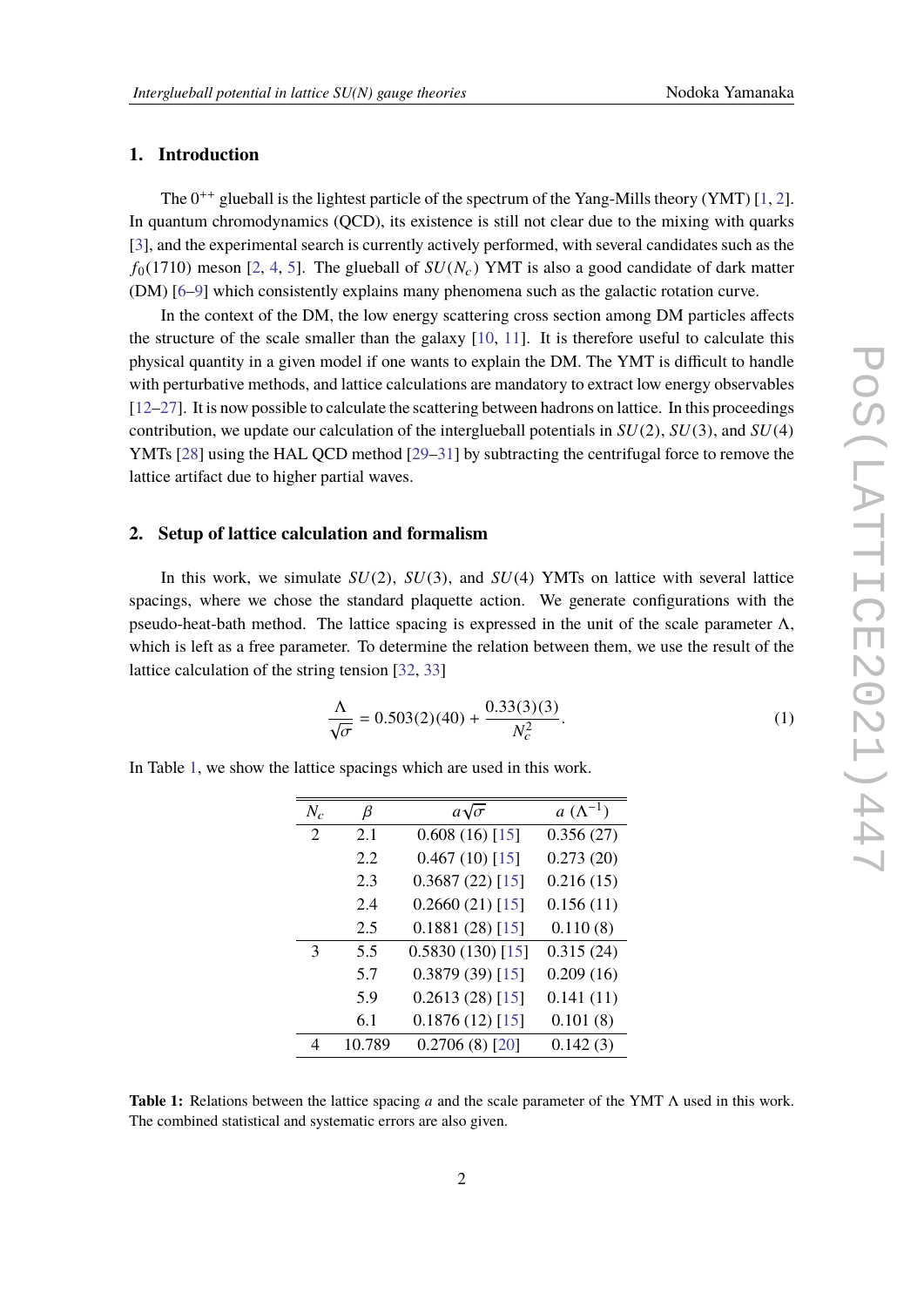The  $0^{++}$  glueball are defined on lattice by

$$
\phi(t, \vec{x}) = \text{Re}[P_{12}(t, \vec{x}) + P_{12}(t, \vec{x} + a\vec{e}_3) + P_{23}(t, \vec{x}) + P_{23}(t, \vec{x} + a\vec{e}_1) + P_{31}(t, \vec{x}) + P_{31}(t, \vec{x} + a\vec{e}_2)], (2)
$$

where  $P_{ii}$  (*i*, *j* = 1, 2, 3) are the purely spatial plaquette operator belonging to the *i* − *j* plane. We note that we have to subtract the vacuum expectation value of  $P_{ij}$  in the actual calculation.

To improve the signal of the glueball on lattice, we use the APE smearing [\[14,](#page-5-12) [18,](#page-5-13) [19\]](#page-5-14) by maximizing the following quantity

Re Tr[
$$
U_i^{(n+1)}(t, \vec{x})V_i^{(n)\dagger}(t, \vec{x})
$$
], (3)

obtained after *n* iterations, with  $U_i^{(n)}$  $t_i^{(n)}$  the link variable, and

$$
V_i^{(n)}(t, \vec{x}) \equiv \alpha U_i^{(n)}(t, \vec{x}) + \sum_{\pm j \neq i} U_j^{(n)}(t, \vec{x}) U_i^{(n)}(t, \vec{x} + \vec{e}_j) U_j^{(n)\dagger}(t, \vec{x} + \vec{e}_i). \tag{4}
$$

The real parameter  $\alpha$  and  $n$  are chosen so as to minimize the effective mass of the two-point correlator.

To extract the scattering between glueballs, we define the following Nambu-Bethe-Salpeter (NBS) amplitude:

<span id="page-2-1"></span>
$$
\Psi_{\phi\phi}(t,\vec{x}-\vec{y}) \equiv \frac{1}{V} \sum_{\vec{r}} \langle 0|T[\tilde{\phi}(t,\vec{x}+\vec{r})\tilde{\phi}(t,\vec{y}+\vec{r})\mathcal{J}(0)]|0\rangle. \tag{5}
$$

Here  $\mathcal J$  is the source operator, and it may be chosen arbitrarily as long as it has an overlap with the two-glueball state. In this work, we choose as  $\mathcal T$  the one-glueball operator optimized with the APE smearing as seen above. We also improve the statistical accuracy of the NBS amplitude by using the cluster decomposition error reduction technique (CDERT) [\[34\]](#page-6-6), which consists of restricting the integration in a space where the space-time distances between two glueball operators do not exceed a chosen cutoff so as to only reduce the statistical error and without affecting the physical signal. We plot in Fig. [1](#page-2-0) the NBS amplitude calculated in the *SU*(3) YMT. We may confirm that the use of CDERT greatly improves the signal of the NBS amplitude.

<span id="page-2-0"></span>

**Figure 1:** NBS amplitude calculated with 1-body sources in *SU*(3) YMT. The data were taken at the imaginary time slice  $t = 2$ .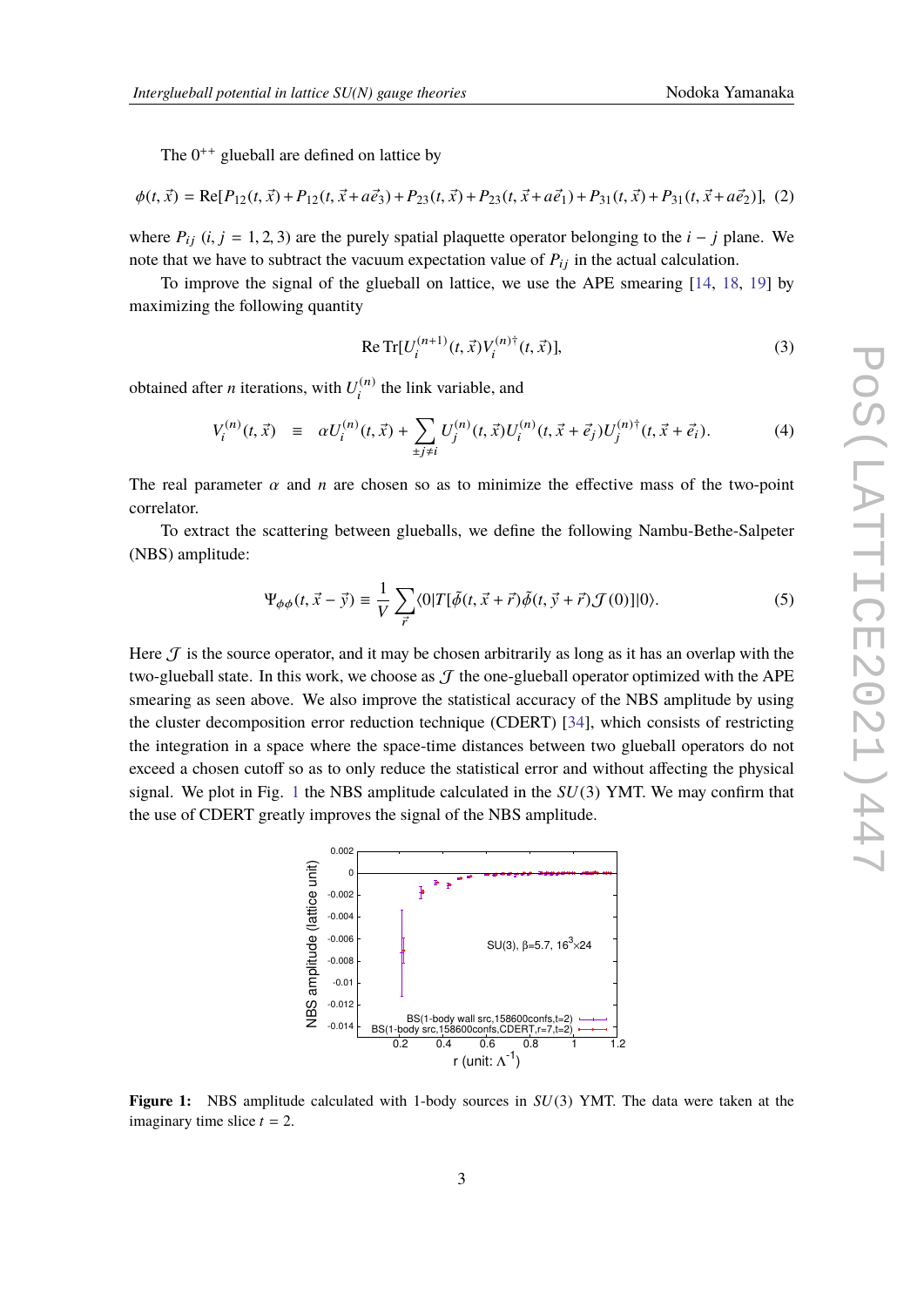From the NBS amplitude [\(5\)](#page-2-1), it is possible to calculate the interglueball potential. The swave interglueball NBS amplitude actually obeys the Schrödinger equation in the time-dependent formalism [\[29–](#page-6-2)[31\]](#page-6-3)

$$
\left[\frac{1}{4m_{\phi}}\frac{\partial^2}{\partial t^2} - \frac{\partial}{\partial t} + \frac{1}{m_{\phi}}\nabla^2 - \frac{(\vec{r} \times \vec{\nabla})^2}{m_{\phi}r^2}\right]R(t,\vec{r}) = \int d^3r' U(\vec{r},\vec{r}')R(t,\vec{r}'),\tag{6}
$$

where  $R(t, \vec{r}) \equiv \Psi_{\phi\phi}(t, \vec{r})/e^{-2m_{\phi}t}$ , and  $m_{\phi}$  is the glueball mass fitted from the effective mass of the two noint correlator. In the law energy limit, the local energy institute  $U(\vec{r}, \vec{s}') \propto V_0(\vec{r})S(\vec{r} - \$ two-point correlator. In the low energy limit, the local approximation  $U(\vec{r}, \vec{r}') \approx V_{\phi\phi}(\vec{r})\delta(\vec{r} - \vec{r}')$ <br>
works well. The expected educations of this time dependent formalism is that the electrical potential works well. The crucial advantage of this time-dependent formalism is that the obtained potential will not be affected by excited states so that the computationally costly ground state saturation is not necessary. We also subtracted the centrifugal force to remove the effect of higher partial waves due to the lattice artifact.

#### **3. Result**

Let us first present the result of the *SU*(2) YMT. We superpose the results of the calculations with  $\beta = 2.1, 2.2, 2.3, 2.4$  and 2.5, and fit the interglueball potential with two fitting forms (Yukawa and 2-Gaussian). With the Yukawa function, we obtain  $V_Y(r) = V_1 \frac{e^{-m_\phi r}}{r}$  where  $V_1 = -231 \pm 8$  $(\chi^2/\text{d.o.f.} = 1.3)$ . In the 2-Gaussian fit  $V_{2G}(r) = V_1 \frac{e^{-m_\phi r}}{r} + V_2 e^{-\frac{(m_\phi r)^2}{2}}$ , we obtain  $V_1 = (-8.5 \pm 0.5) \Lambda$ and  $V_2 = (-26.6 \pm 2.6) \Lambda (\chi^2 / d.o.f. = 0.9)$  $V_2 = (-26.6 \pm 2.6) \Lambda (\chi^2 / d.o.f. = 0.9)$  $V_2 = (-26.6 \pm 2.6) \Lambda (\chi^2 / d.o.f. = 0.9)$ . The result is plotted in the top-left of Fig. 2.

Now we derive the interglueball cross section. The scattering phase shift may be calculated by solving the following equation

$$
\left[\frac{\partial^2}{\partial r^2} + k^2 - m_\phi V(r)\right] \psi(r) = 0,\tag{7}
$$

by substituting  $V(r)$  with the fitted potential. The scattering phase shift  $\delta$  is given by the asymptotic form of the scattered wave  $\psi(r) \propto \sin[kr + \delta(k)]$ . The low energy scattering cross section is then obtained as

<span id="page-3-0"></span>
$$
\sigma_{\phi\phi} = \lim_{k \to 0} \frac{4\pi}{k^2} \sin^2[\delta(k)] = \begin{cases} (2.5 - 4.7)\Lambda^{-2} & \text{(Yukawa fit)}\\ (14 - 51)\Lambda^{-2} & (2 - \text{Gaussian fit}) \end{cases}, \tag{8}
$$

where the variation corresponds to the statistical error. The difference between the two results may be interpreted as the systematic error due to the choice of the fitting forms. From the observation of the shape of the galactic halo [\[35\]](#page-6-7) and galactic collisions [\[36\]](#page-6-8), the scattering cross section of the DM is constrained as  $\sigma_{DM}/m_{DM} < 1 \text{ cm}^2/\text{g}$ . By equating it with our result [\(8\)](#page-3-0), we obtain the constraint on the scale perspected of the *SU(2)* VMT A  $\geq$  60 MeV. constraint on the scale parameter of the  $SU(2)$  YMT  $\Lambda > 60$  MeV.

Next, we show the result of the calculation of the interglueball potential in the *SU*(3) YMT. By superposing the results of  $\beta = 5.5, 5.7, 5.9$  and 6.1, we obtain the top-right plot of Fig. [2.](#page-4-0) We see that the size of the potential resembles the *SU*(2) case. We also see an anomalous flat structure of the potential around  $r = 0.4\Lambda^{-1}$  for  $\beta = 5.7$ . To inspect the systematics due to the discretization, we changed the form of the finite difference. We tested with the first order forward, first order backward, and second order central forms, but no significant difference could be seen (see Fig. [3\)](#page-5-15).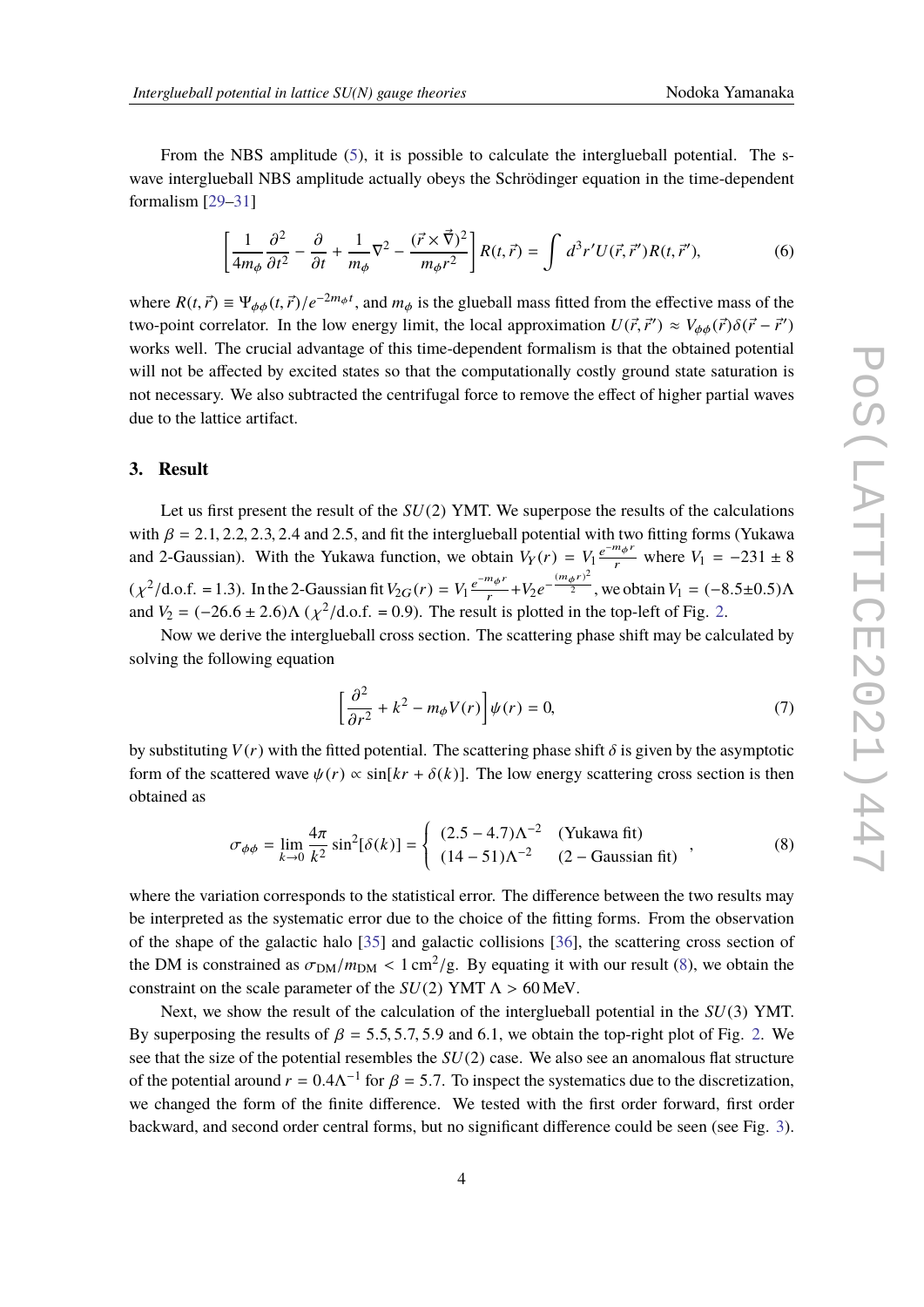<span id="page-4-0"></span>

**Figure 2:** Interglueball potential calculated in the *SU*(2, <sup>3</sup>, <sup>4</sup>) YMTs. The *SU*(2) result is fitted with two fitting forms (Yukawa and 2-Gaussian). For the *SU*(3) and *SU*(4) plots, the result of the *SU*(2) YMT (2-Gaussian fit) is also plotted for comparison. In the plot of *SU*(4), we compare the interglueball potential with and without the centrifugal force.

However, we see that the difference between the central values is of the same order of magnitude as the values themselves, so the discretization error may be large. To quantify this point, we have to simulate the YMT with the improved action.

Finally, we also plot the result of the  $SU(4)$  YMT with one lattice spacing  $\beta = 10.789$  (see the bottom plot of Fig. [3\)](#page-5-15). This result is also close to the  $SU(2)$  one, and the large  $N_c$  behavior [\[37](#page-6-9)[–39\]](#page-6-10) of the interglueball potential, which should scale as  $N_c^{-2}$ , is not clear. In the *SU*(4) plot of Fig. [2,](#page-4-0) we also compared the potential with and without the centrifugal force. We may clearly see the improvement due to the subtraction of the effect of unphysical higher partial waves.

#### **4. Summary**

In this proceedings contribution, we reported on the recent update of our calculation of the interglueball potential in the  $SU(2, 3, 4)$  YMTs using the so-called HAL QCD method. We calculated the interglueball potential in these YMTs with several lattice spacings and the scale parameter left as a free variable. An important improvement we applied in this work is the subtraction of the centrifugal force, which should have no physical effect as long as we are interested in the low energy s-wave scattering, but this is expected to remove the unphysical artifact due to the lattice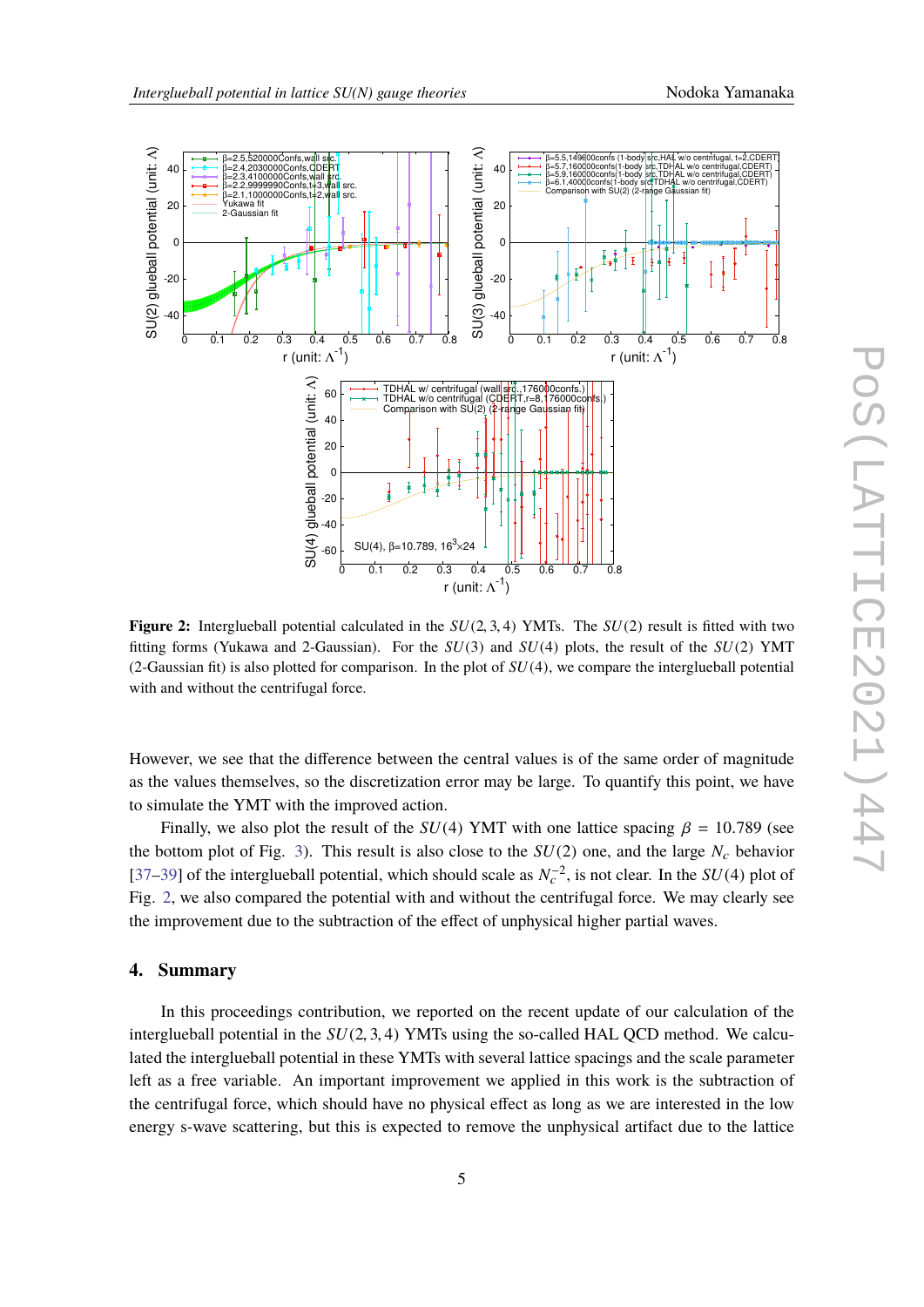<span id="page-5-15"></span>

**Figure 3:** Comparison of the form of finite difference in the calculation of the interglueball potential in *SU*(3) YMT.

discretization. For the case of *SU*(2) theory, we could obtain an attractive interglueball potential, and the calculation of the scattering phase shift gave us  $\sigma_{\phi\phi} = (2 - 51)\Lambda^{-2}$ . Combining with the constraint on the DM sectoring gross section linear from characterize we obtain the lower limit constraint on the DM scattering cross section known from observation, we obtain the lower limit  $\Lambda > 60$  MeV for the scale parameter of  $SU(2)$  YMT. We also calculated the interglueball potentials in *SU*(3) and *SU*(4) YMTs. The result shows that they are similar in size with the *SU*(2) one, and the expected behavior of  $1/N_c^2$  in the large  $N_c$  expansion could not be clearly seen. For the case of  $SU(2)$ , the result also supports that the systematics due to the discretization is not posligible. This *SU*(3), the result also suggests that the systematics due to the discretization is not negligible. This motivates us to perform the analysis of the interglueball scattering with the improved action which has better rotational symmetry than the standard plaquette action that we used in this work.

The calculations were carried out on SX-ACE at RCNP/CMC of Osaka University.

#### **References**

- <span id="page-5-1"></span><span id="page-5-0"></span>[1] V. Mathieu, N. Kochelev and V. Vento, Int. J. Mod. Phys. E **18** (2009), 1-49 [arXiv:0810.4453 [hep-ph]].
- <span id="page-5-2"></span>[2] F. J. Llanes-Estrada, Eur. Phys. J. ST **230** (2021) no.6, 1575-1592 [arXiv:2101.05366 [hep-ph]].
- <span id="page-5-3"></span>[3] H. Y. Cheng, C. K. Chua and K. F. Liu, Phys. Rev. D **74** (2006), 094005 [arXiv:hep-ph/0607206 [hep-ph]].
- [4] M. Ablikim *et al.* [BESIII Collaboration], Phys. Rev. D **87** (2013) no.9, 092009 [erratum: Phys. Rev. D **87** (2013) no.11, 119901] [arXiv:1301.0053 [hep-ex]].
- <span id="page-5-4"></span>[5] S. Uehara *et al.* [Belle Collaboration], PTEP **2013** (2013) no.12, 123C01 [arXiv:1307.7457 [hep-ex]].
- <span id="page-5-5"></span>[6] G. Bertone, D. Hooper and J. Silk, Phys. Rept. **405** (2005) 279 [hep-ph/0404175].
- [7] M. Battaglieri *et al.*, arXiv:1707.04591 [hep-ph].
- [8] A. Soni and Y. Zhang, Phys. Rev. D **93** (2016) 115025 [arXiv:1602.00714 [hep-ph]].
- <span id="page-5-6"></span>[9] G. D. Kribs and E. T. Neil, Int. J. Mod. Phys. A **31** (2016) 1643004 [arXiv:1604.04627 [hep-ph]].
- <span id="page-5-7"></span>[10] D. N. Spergel and P. J. Steinhardt, Phys. Rev. Lett. **84** (2000) 3760 [astro-ph/9909386].
- <span id="page-5-8"></span>[11] M. P. Hertzberg, F. Rompineve and J. Yang, Phys. Rev. D **103** (2021) no.2, 023536 [arXiv:2010.07927 [hep-ph]].
- <span id="page-5-9"></span>[12] P. de Forcrand, G. Schierholz, H. Schneider and M. Teper, Phys. Lett. **152B** (1985) 107.
- [13] M. Teper, Phys. Lett. B **183** (1987) 345.
- <span id="page-5-12"></span>[14] M. Albanese *et al.* [APE Collaboration], Phys. Lett. B **192** (1987) 163.
- <span id="page-5-10"></span> $[15]$  M. J. Teper, hep-th $/9812187$ .
- [16] C. J. Morningstar and M. J. Peardon, Phys. Rev. D **60** (1999) 034509 [hep-lat/9901004].
- <span id="page-5-13"></span>[17] G. S. Bali *et al.* [TXL and T(X)L Collaborations], Phys. Rev. D **62** (2000) 054503 [hep-lat/0003012].
- [18] N. Ishii, H. Suganuma and H. Matsufuru, Phys. Rev. D **66** (2002) 014507 [hep-lat/0109011].
- <span id="page-5-14"></span>[19] N. Ishii, H. Suganuma and H. Matsufuru, Phys. Rev. D **66** (2002) 094506 [hep-lat/0206020].
- <span id="page-5-11"></span>[20] B. Lucini, M. Teper and U. Wenger, JHEP **0406** (2004) 012 [hep-lat/0404008].
- [21] Y. Chen *et al.*, Phys. Rev. D **73** (2006) 014516 [hep-lat/0510074].
- [22] B. Lucini, A. Rago and E. Rinaldi, JHEP **1008** (2010) 119 [arXiv:1007.3879 [hep-lat]].
- [23] E. Gregory *et al.*, JHEP **1210** (2012) 170 [arXiv:1208.1858 [hep-lat]].